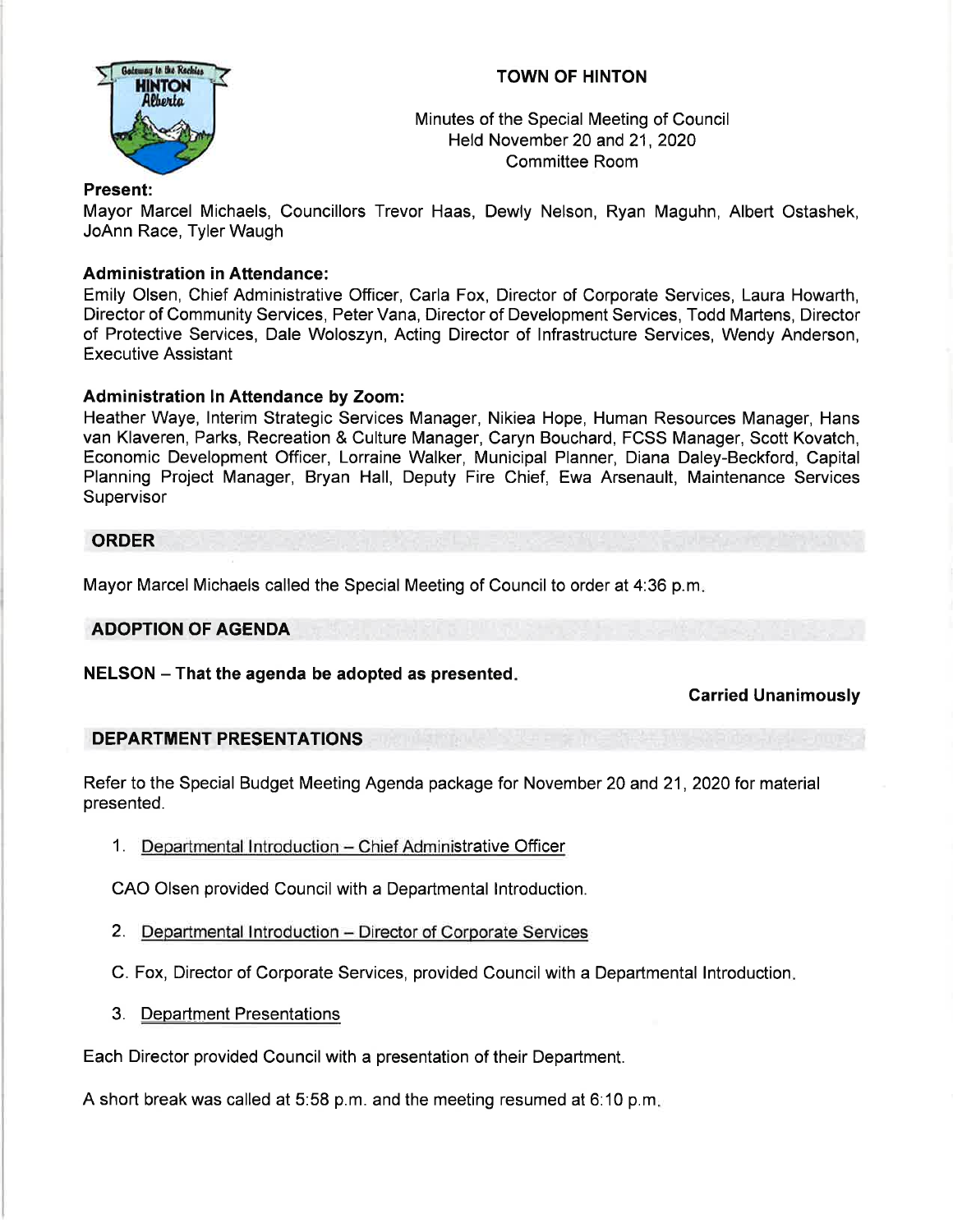Town of Hinton Special Meeting of Council Minutes-November 20 and 21, 2020 Page l2

#### BUDGET PRESENTATIONS

1. Budget Introduction - Chief Administrative Officer

CAO Olsen provided Council with a Budget Introduction.

2. Budget Introduction - Director of Corporate Services

C. Fox, Director of Corporate Services, provided Council with a Budget lntroduction

3. Capital Budget Presentation

MAGUHN - That the Special Meeting of Council adjourn at 7:24 p.m.

Carried Unanimously

ORDER

Mayor Michaels reconvened the Special Meeting of Council at 9:00 a.m., November 21,2020

#### ADOPTION OF AGENDA

MAGUHN - That the agenda be adopted as presented.

Garried Unanimously

### BUDGET PRESENTATIONS - Gontinued

A short break was called at 10:08 a.m. and the meeting resumed at 10:22 a.m

A short break was called at 1 1:08 a.m. and the meeting resumed at 11.21 a.m

4. Operating Budget Presentation

A break for lunch was called at 11:58 a.m

Mayor Michaels reconvened the Special Meeting of Council at 12'.49 p.m.

P. Vana left 1:31 p.m. and returned at 2:15 p.m.

### NELSON: That the meeting extend beyond four hours.

### Garried Unanimously

A break was called at 1.42 p.m. and the meeting resumed at 1:53 p.m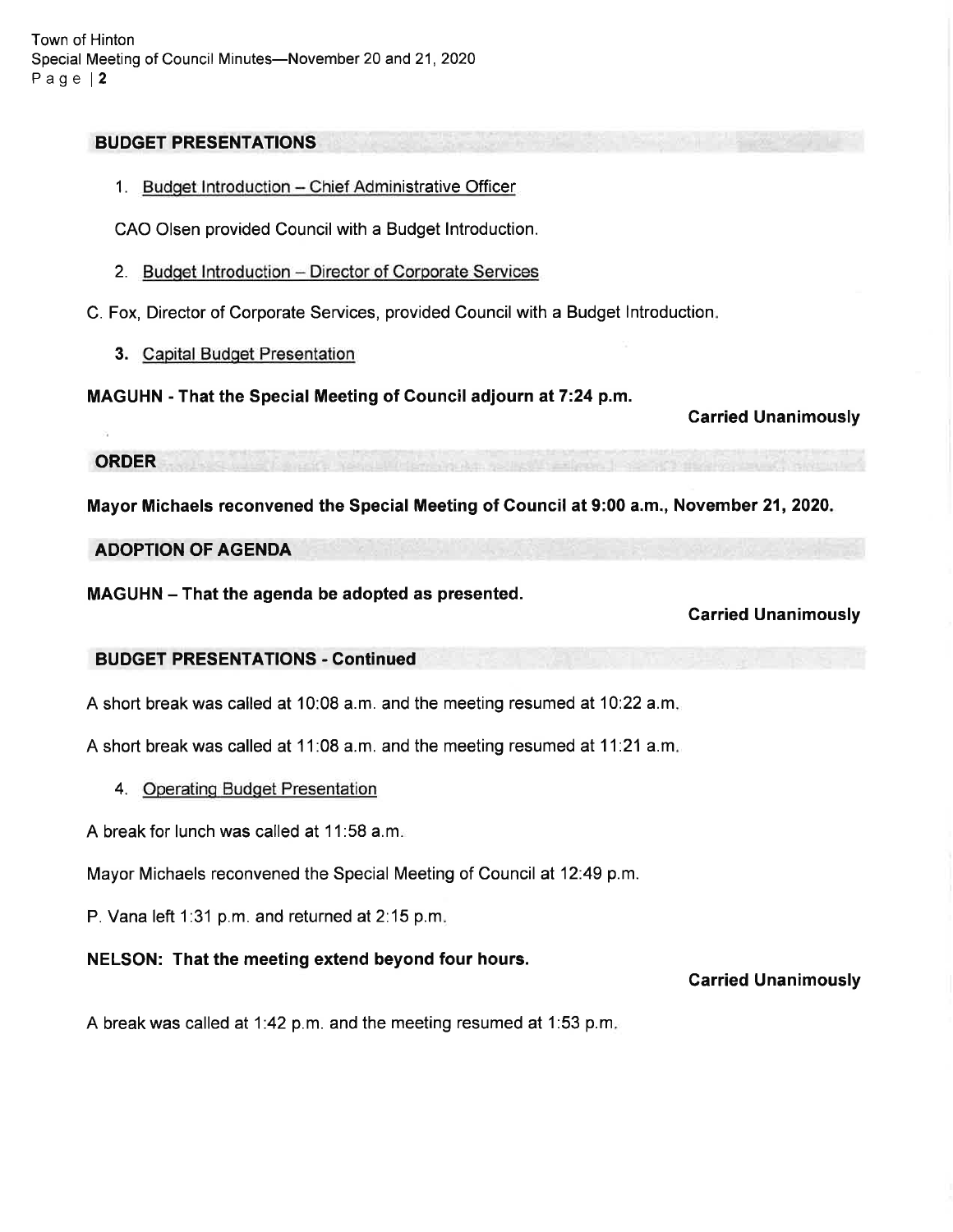DIRECTIONS AND DECISIONS

MAGUHN - Direct Administration to bring the Beaver Boardwalk upgrades to a future Standing Committee meeting for discussion prior to beginning work.

Due to lack of unanimous consensus to withdraw, the following motion was made:

MAGUHN - Motion to withdraw the previous motion.

Defeated 3-4 For: Haas, Ostashek, Race Against: Waugh, Maguhn, Michaels, Nelson

MAGUHN - Direct Administration to bring the Beaver Boardwalk upgrades to a future Standing Gommittee meeting for discussion prior to beginning work.

> Garried 5-2 For: Waugh, Maguhn, Michaels. Nelson, Race Against: Ostashek, Haas

NELSON - That the Maxwell Lake Bridge rehabilitation come to Council for a decision. Garried Unanimously

HAAS - That the Scout Hall decommissioning come to Council for a decision.

Carried Unanimously

MAGUHN - That the Greenhouse training building capital amounts for 2022 and 2023 come to Council for a decision.

Mayor Michaels handed chair to Deputy Mayor Maguhn at 2:30 p.m

Amendment by Michaels – add "before the third quarter of 2021."

Garried 6-1 For: Haas, Waugh, Michaels, Ostashek, Nelson, Race Against: Maguhn

Mayor Michaels assumed chair at 2:31 p.m.

MAGUHN - That the Greenhouse training building capital amounts for 2022 and 2023 come to Council for a decision before the third quarter of 2021.

Garried Unanimously

A short break was called at 2:40 p.m. and the meeting resumed at 2:52 p.m.

NELSON - That the replaced 400 commercial bins over two years project come to Council for a request for decision.

Garried Unanimously

WAUGH - That the pool locker replacement come back to Council with a request for decision. Garried Unanimously